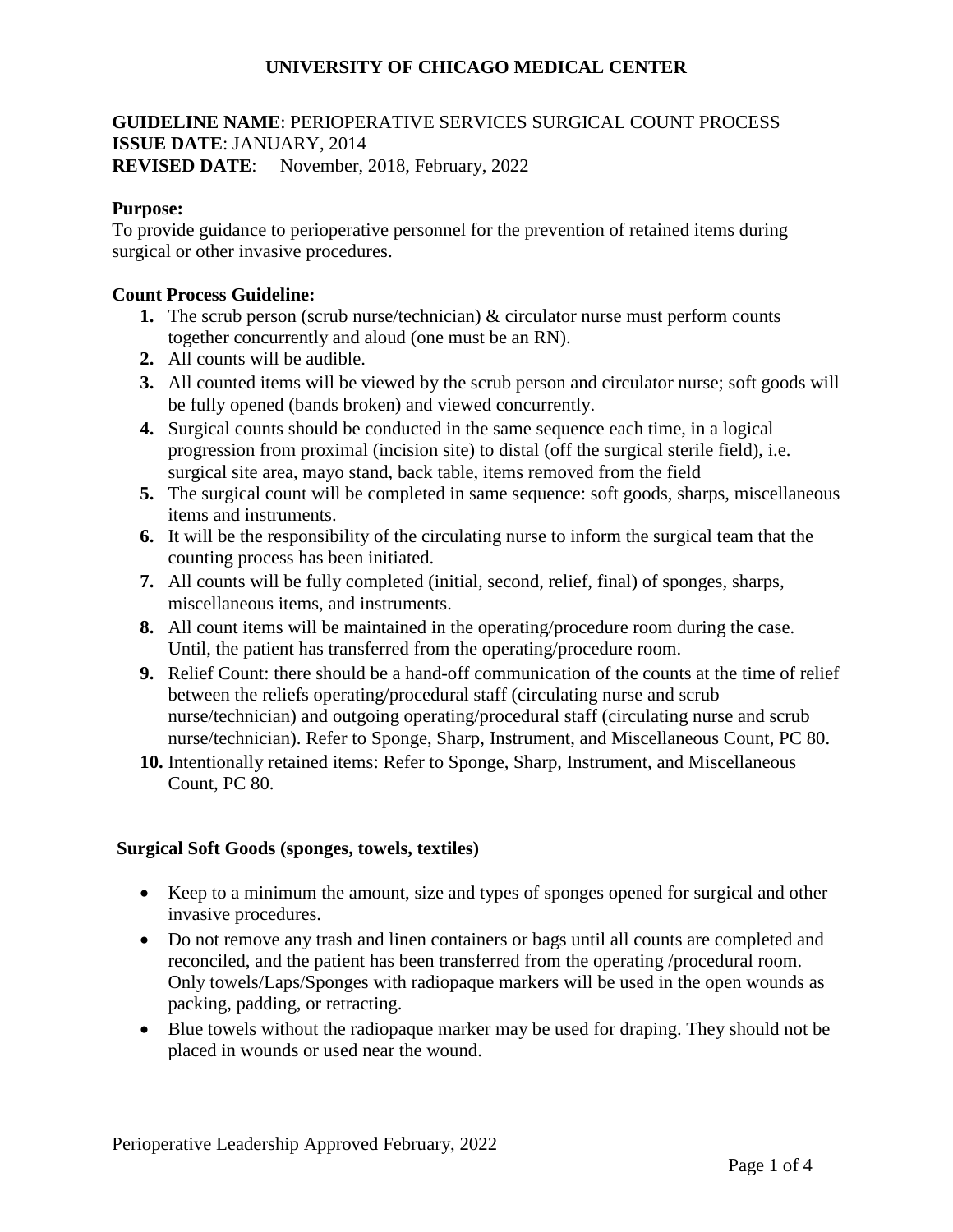### **Sponge Counter Bag:**

- Must be used on all cases**.**
- Raytec, laps, baby laps and tonsil sponges (balls) will be placed in individual slots in the sponge counter bag.
- Cottonoids and kitners will be kept together by type and will be bundled according to manufacturer increments (Example: Groups of 5 or 10).
- Fill bag from bottom to top.
- All sponges should be opened, ensuring there are not two combined together.
- Place sponges in slot with x-ray detectable tag visible.
- If multiple sponge counter bags are used, full sponger counter bags should be visually and verbally verified.

#### **Sharps**

- All sharps must be verbally announced before passing the sharp into the surgical sterile field.
- All suture needles, regardless of size, should be counted in all surgical and other invasive procedures.
- Needle count boxes must be used.
- Only one needle should be placed in each needle counter box slot.
- When a needle counter box is full on the surgical sterile field, an additional new needle counter box should be used. The full needle counter box will be included in the count and not removed from the operating room/procedural room until the final count is reconciled.
- Sharp item which is passed or dropped from the surgical field:
	- o Should be shown to the scrub person (scrub nurse/technician).
	- o Isolated from the surgical sterile field.
	- o Placed in a needle counter box that is separate from the surgical sterile field.
	- o Included in the final count.
- The needle counter box must stay in the OR until the patient leaves the operating room.

### **Miscellaneous Items**

Miscellaneous items should be documented on the count sheet (refer to department count sheet).

#### **Instruments:**

- Pre-printed instrument count sheets should be used to record the counted instruments.
- All peel packs instruments added to the surgical/procedural field will be recorded separately on the count sheet.
- All counted instruments must remain in the operating/procedural room until all counts are completed and resolved.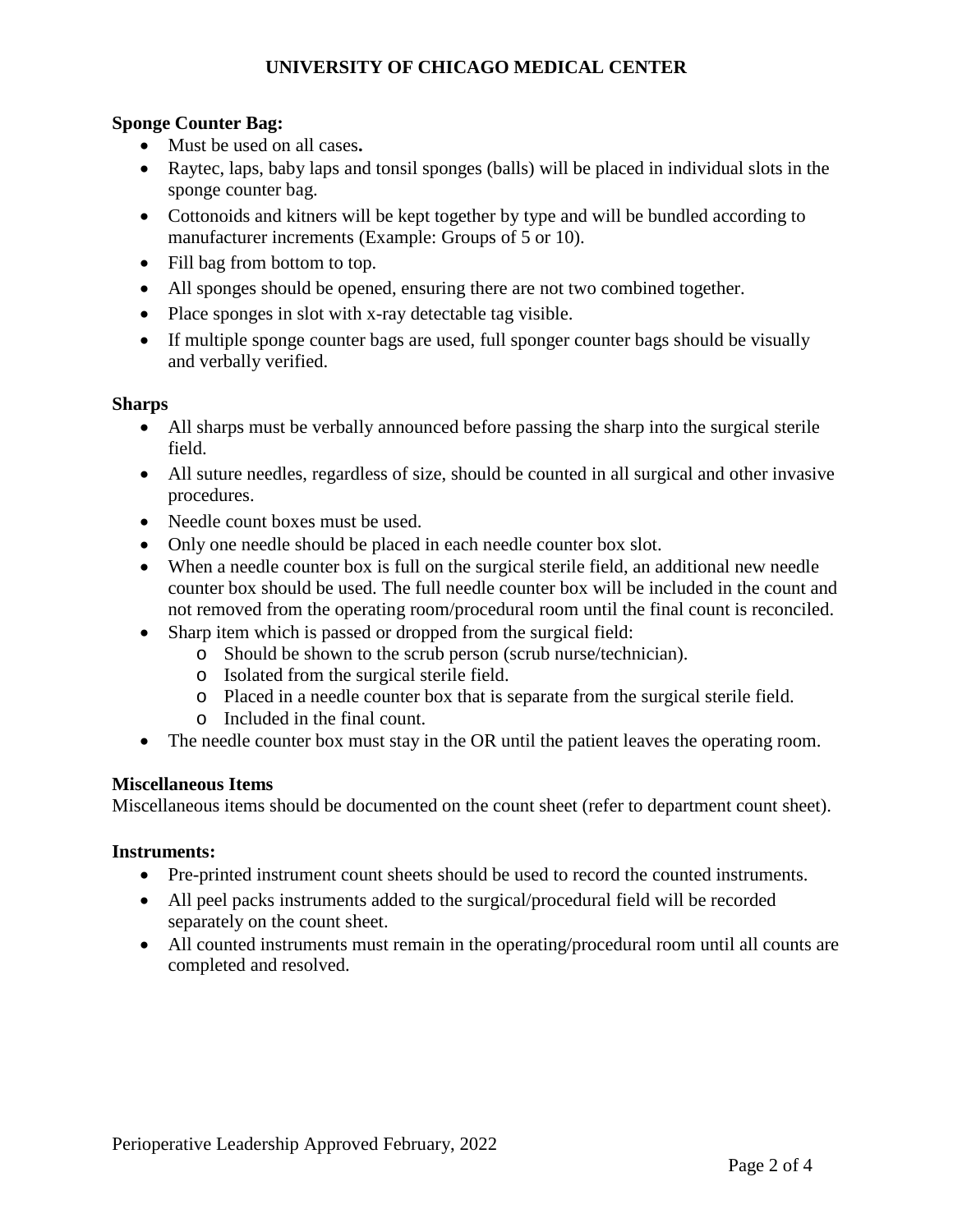## **Recording Counts**

- Packaged items should be counted according to the number that the item is packaged in.
- Document cumulative, additive, running totals for all countable items.
	- o Soft goods (sponges, ray tech, etc.) counting format must be:  $5 + 5 = 10 + 5 = 15 + 15$  $5 = 20$ ,  $10+10 = 20$ , etc.
	- o Needles, sharps, miscellaneous, etc. counting format must be:  $1+2=3$ , etc.
- Items must not be subtracted from the count sheet.
- Count sheets are not a part of the patient record.

### **DOCUMENTATION**

- Counts must be documented in Epic intraoperative navigator count section as correct, incorrect, or N/A (not applicable) on every case.
- Relief count must be documented in the Epic intraoperative navigator count section by the relief circulating nurse.
- Items counted, (i.e. sponges, sharps, instruments, misc. items) must be documented in the Epic intraoperative navigator count section
- Document the amount of counts performed.
- Document names and titles of personnel performing the counts.
- Record date and time the count (initial, relief, final, etc.) was performed.
- Document results of surgical counts in the Epic intraoperative navigator count section.
- Document notification of count results to surgeon/surgical team.
- Document sponges intentionally retained as packing.
- Document actions taken if count discrepancies occur (refer to Sponge, Sharp, Instrument and Miscellaneous Count, PC 80).
- Document rationale if counts are not performed or completed as prescribed by Sponge, Sharp, Instrument, and Miscellaneous Count, PC 80.
- Documentation of X-ray results and count discrepancy resolution.

### **Incorrect Counts**

- 1. Any member of the team may ask for an additional count to resolve discrepancy.
- 2. The circulator nurse will notify the surgical team of the incorrect count.
- 3. Conduct a manual inspection of the operative suite/procedural room with visual inspection of the area surrounding the surgical sterile field, including floor, linen and trash receptacles.
- 4. The scrub person (scrub technician/nurse) should recount with the circulating RN.
- 5. If the missing item is found, the surgical count for the missing count item(s) will be repeated in its entirety.
- 6. When a discrepancy in the count is identified, refer to Sponge, Sharp, Instrument, and Miscellaneous Count, PC 80.
- 7. When there is an incorrect count and/or lack of verbal acknowledgment from surgical team about any counting irregularities, notify the Charge RN, OR manager and complete an event report.